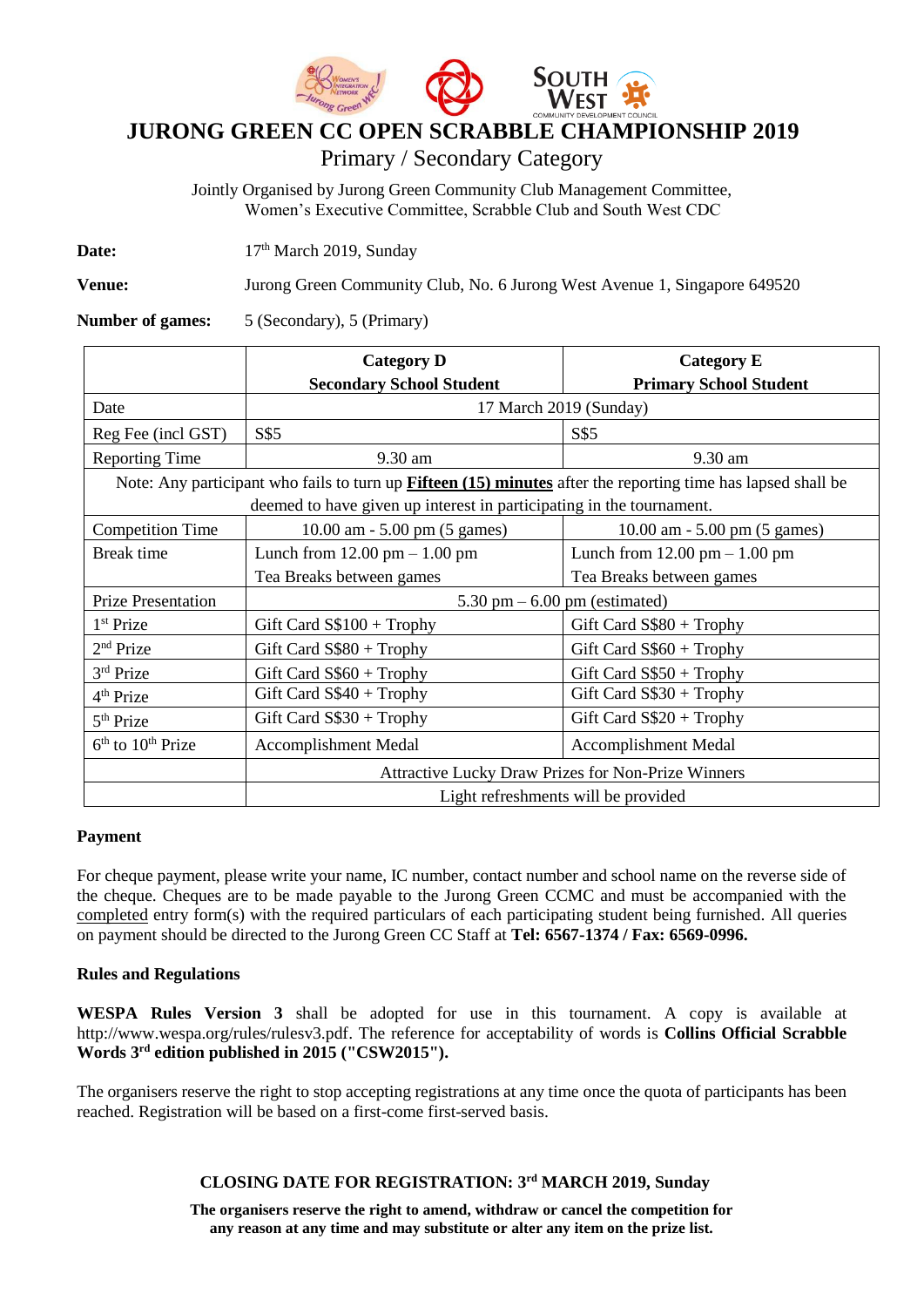

# **JURONG GREEN CC OPEN SCRABBLE CHAMPIONSHIP 2019**

Primary / Secondary Category

Jointly Organised by Jurong Green Community Club Management Committee, Women's Executive Committee, Scrabble Club and South West CDC

### **General Information**

The Jurong Green CC Scrabble Club conducts **free** scrabble practice/coaching sessions for new players every Saturday from 7.30 pm to 10.00 pm. General enquiries on the Scrabble Championship or practice/coaching sessions may be directed to Mr. Yong Jian Rong at yongjianrong@hotmail.com or Jurong Green CC Staff at **Tel: 6567 1374,** or PM us on the Jurong Green CC Scrabble Club Facebook page.

**CLOSING DATE FOR REGISTRATION: 3 rd MARCH 2019, Sunday**

**The organisers reserve the right to amend, withdraw or cancel the competition for any reason at any time and may substitute or alter any item on the prize list.**